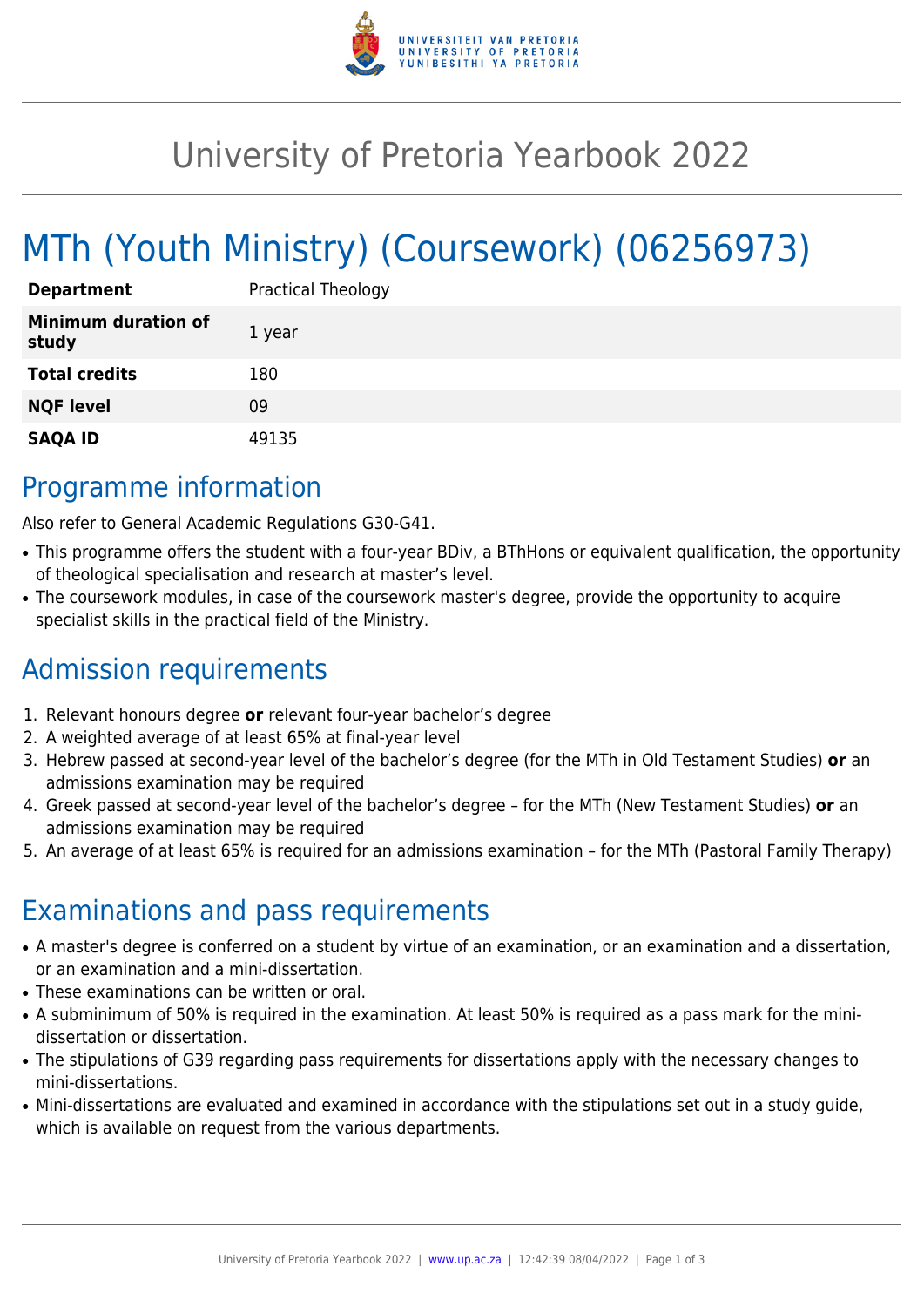

### Research information

#### **Mini-dissertation**

The proposed title of the mini-dissertation must be submitted for approval to the Research Committee via the Supervisor and the relevant head of department before a student may commence with the research.

Also refer to General Academic Regulation G39.13.

#### **Article for publication**

- Unless Senate, on the recommendation of the supervisor, decides otherwise, a student, before or on submission of a dissertation, must submit at least one draft article for publication in a recognised academic journal and in the case of a thesis, must submit proof of submission of an article issued by an accredited journal, to the Head: Student Administration.
- The draft or submitted article, should be based on the research that the student has conducted for the dissertation and be approved by the supervisor if the supervisor is not a co-author.
- The supervisor shall be responsible for ensuring that the paper is taken through all the processes of revision and resubmission, as may be necessary. Conferment of the degree may be made subject to compliance with the stipulations of this regulation.

### Pass with distinction

In order to pass with distinction, a weighted average (GPA) (not rounded) of at least 75% in the examination of the coursework and 75% for the mini-dissertation must be obtained.